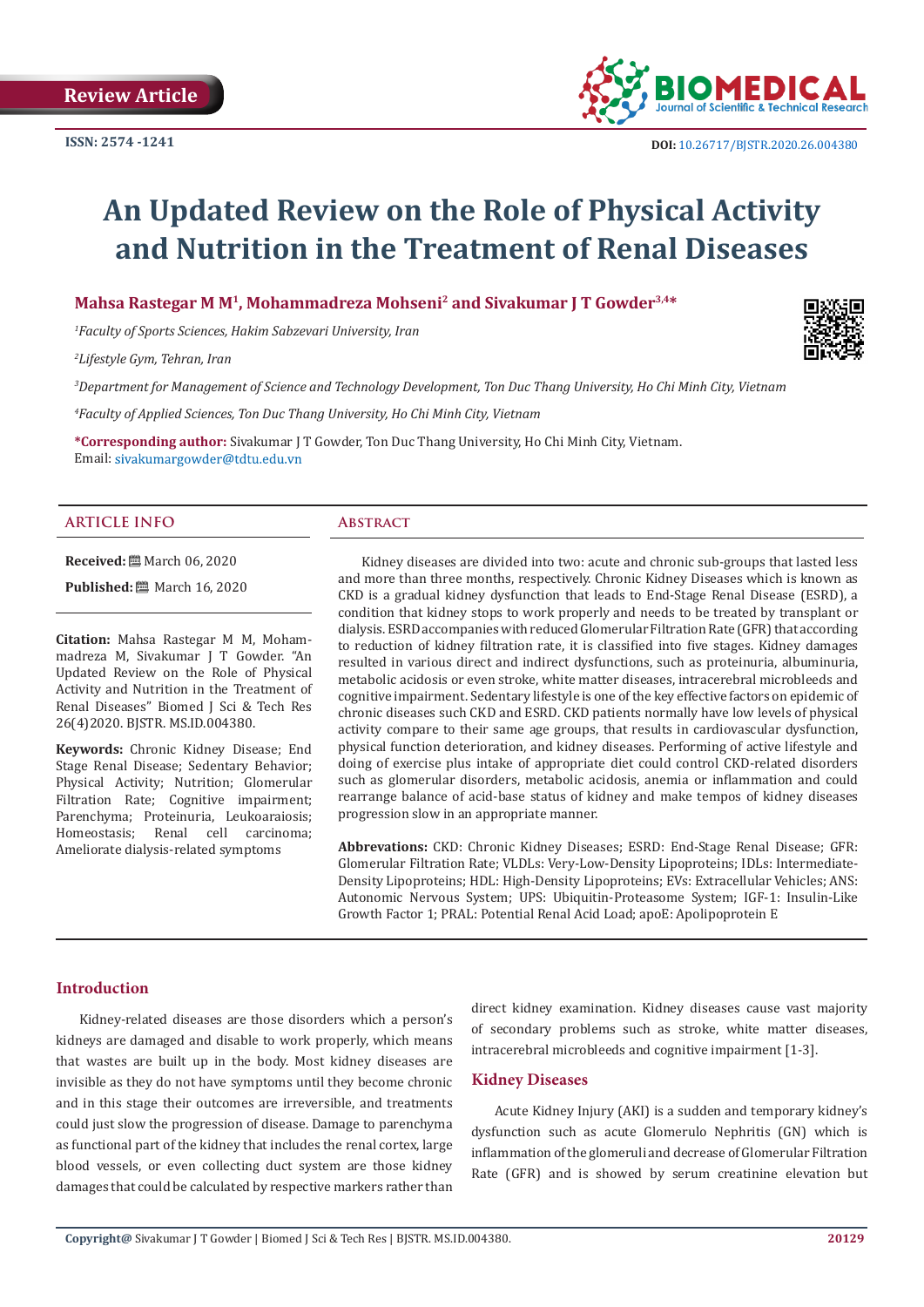creatinine is a delayed serum marker that does not accurately reflect the GFR in renal function changes [4]. AKI has different etiologies which is not the priority of this review article. In contrast, Chronic Kidney Disease (CKD) which is lasted more than three months with implications for health, is gradual kidney dysfunction and lead to renal disease or End-Stage Renal Disease (ESRD), a condition that kidney fails and needs to be treated by transplant or dialysis and could be a risk factor for renal cell carcinoma [1, 5]. CKD has totally five stages. In stage one, there is kidney damage, but its function is normal, that is, GFR is estimated ≥90 mL/min per 1.73 m2. GFR is the rate at which the kidneys filter wastes and extra fluid from the blood which in normal body is about 90 to 120 mL/min/1.73 m2. The CKD-EPI equation, expressed as a single equation, in stage one of GFR, persistent proteinuria is existed.

Proteinuria is a term to define abnormal loss of plasma proteins due to some reasons such as increase glomerular permeability to those proteins that should not be lost, that is called glomerular proteinuria, incomplete tubular reabsorption, that is called tubular proteinuria, and increase plasma concentration of low-molecularweight proteins that is called overproduction proteinuria [1]. In stage two of CKD, kidney is damaged, and their functions will loss mildly. GFR reaches to 60-89 mL/min per 1.73 m2 with proteinuria. According to experimental studies, proteinuria plays a vital role in pathogenesis of CKD. In stages three to five, there would be no proteinuria and the function of kidney damage from mild-severe to kidney failure with GFR from about 40 mL/min per 1.73 m2 to less than 15 mL/min per 1.73 m2 [1,2,6]. Another form of kidney damage is albuminuria. In albuminuria, the individual's loss too much albumin in their urine. Albumin is a protein which is made by liver and helps keep fluid in blood stream, and it carries different substances such as hormones and vitamins. Albuminuria is an earlier marker in glomerular diseases and often associated with hypertension and obesity [1]. Uremia is also another complication of CKD in which the kidney could not get rid of urea and other waste products which build up in body and their accumulation lead to intoxication.

Acute uremia is mostly recognized by seizures and coma, while chronic progressive uremia resulted in peripheral neuropathy and encephalopathy. Peripheral nerves make complex network that connect brain and spinal cord to the rest of the body which in case of peripheral neuropathy, this connection results in damage. In encephalopathy, patient faces broad changes from mild memory loss to even coma and death. Renal disease cause cerebrovascular and cardiovascular complications which are a kind of link between renal and neurological diseases [3,4]. Stroke is one of the foremost cardiovascular causes of death in CKD and ESRD, especially in dialysis patients, and mortality rate is also high which may be due to poor hypertension management of these patients; and is greater in women than in men. There are other ESRD-induced cerebrovascular diseases such as leukoaraiosis (pathological

appearance of the brain white matter near the lateral ventricles due to perfusion disturbances within the arterioles), silent cerebral infarct that does not cause any symptoms but still damage brain tissue which appear as weakness or paralysis, and cerebral microbleeds, as chronic accumulation of small blood products in brain which per se encourage dementia and even increase mortality rate. It is suggested that ESRD indirectly increase cerebrovascular disease (e.g. stroke) due to dialysis-related factors such as blood pressure fluctuations [3].

Glomerular disorders are one of the CKD complications. To clarify glomerular disorders, at first, we need to evaluate lipid nephrotoxicity. Lipid nephrotoxicity was defined as glomerulosclerosis due to hyperlipidemia. Apolipoprotein E (apoE) is a protein involved in the metabolism of fats in the body. This protein is a lipid transporter and binds with fats (lipids) and is responsible for packaging cholesterol and other fats (called lipoproteins) and carries them through the bloodstream. ApoE composes Very-Low-Density Lipoproteins (VLDLs), Intermediate-Density Lipoproteins (IDLs), and High-Density Lipoproteins (HDL) with triglyceride and cholesterol and plays a key role in the metabolism of these lipoproteins in the blood. Abnormalities in apoE function are related to cardiovascular, neurological, and renal diseases [7]. Glomerulosclerosis, due to the mechanism of atherosclerosis by LDL cholesterol, is one of the renal disease complications. LDL per se induces further production of proteoglycans by vascular smooth muscle cells and retains more LDL in the arterial wall and consequently builds up plaque inside arteries (lipid deposition) which is known as atherosclerosis and ape is an essential protein to transport cholesterol and maintain its homeostasis [7].

Extracellular Vehicles (EVs) such as exosomes and microvesicles are lipid bilayer-delimited particles that are released from the surface of the most cells as a result of various biological processes. Appearance of these vesicles in blood could be the biomarker of renal disease. In the kidney, they released from blood cells, tubular epithelial cells and can be detected in the blood or urine. Microvesicles, as EVs , have been identified in different syndromes such as haemolytic uraemic syndrome that is a condition which affect blood and its vessels and results in kidney failure due to damage to the small blood vessels of kidney, or atypical haemolytic uraemic syndrome that causes abnormal blood clots in the small vessels of the kidney and could restrict blood flow and lead to kidney failure [8]. Renal disease and ESRD are also risk factors for renal cell carcinoma and prolong dialysis increase the risk of renal cell carcinoma and its prevalence is more in men when compared with women [5].

# **Lifestyle and Role of Physical Activity on Kidney**

Sedentary lifestyle due to the considerable technological revolution is become one of the key effective factors on worldwide epidemic of chronic diseases. In this industrial world, leading the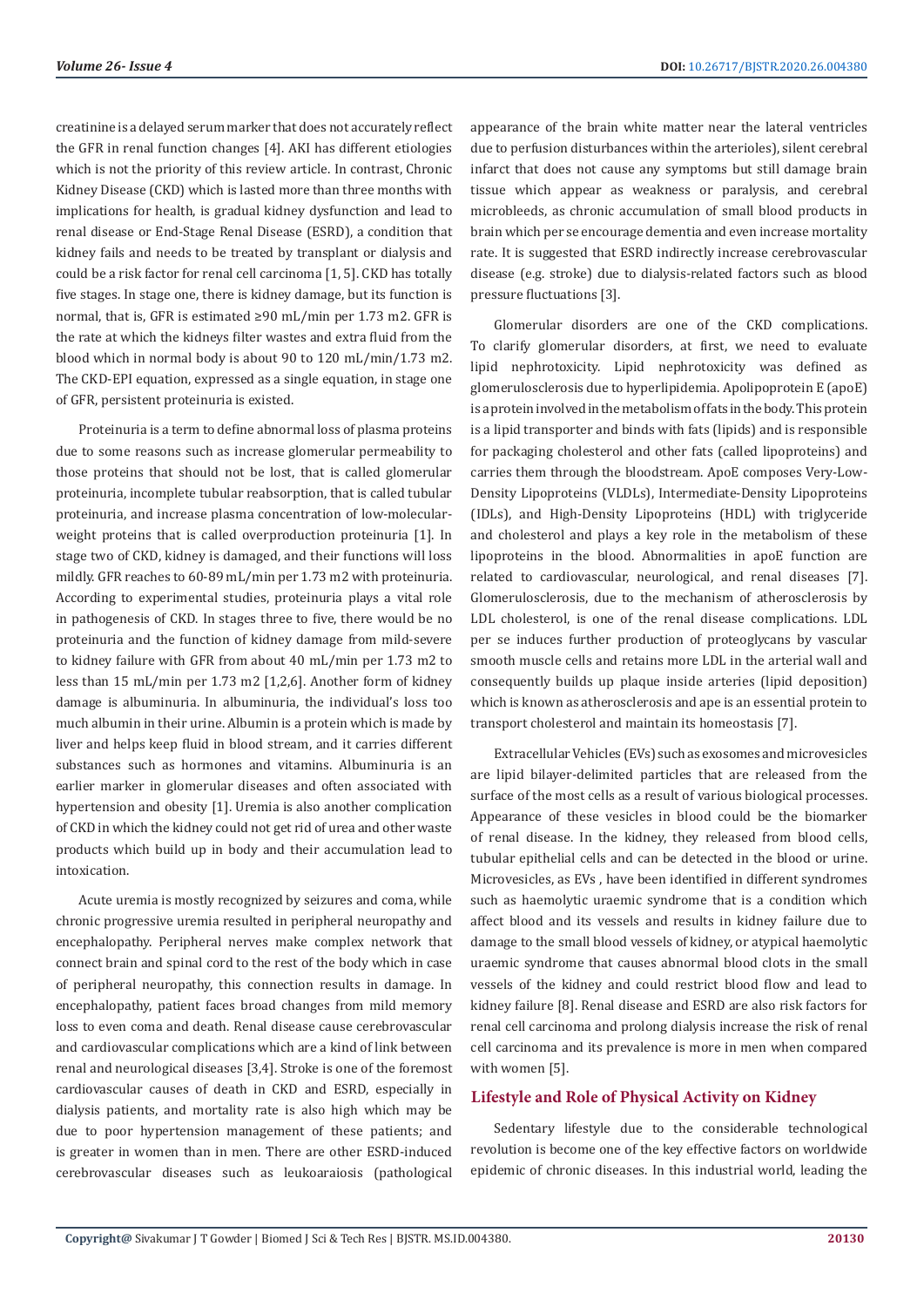physical inactivity is becoming a significant public health issue and link to wide variety of chronic health conditions such as cardiovascular disease, hypertension, or cognitive impairment. Nearly 31% of adults all over the world are mainly inactive which rises with age and is higher in women than in the men. This unwanted and wide expanded way of living directly and indirectly result in pathogenic disorders such as CKD or ESRD [9-12]. Exercise is an activity which is requiring physical efforts and carried out for specific purpose. Patients with renal diseases show lower levels of physical function which encourage the sedentary lifestyle, disablement process, and muscle impairment. In this occasion, muscle impairment refers to both physiological and structural abnormalities such as muscle atrophy, strength or endurance loss. There are included barriers that increase the level of inactivity such as low confident to pass the exercise or even appear in society, lack of skills, lack of support or time limitation due to their disease. Also, lack of physical activity and exercise knowledge of nephrologist could play considerable role in exapnding sedentary lifestyle amonge CKD patients.

Physical function reduces in early stages of CKD. By progression of disease and expand inactivity, cardiovascular fitness and physical function deteriorate and encourage kidney disease per se [10,13]. In stage five of CKD, the physical activity levels drop about 75 % and about half of these individuals unable to do their daily activities while their Vo2max drop to their 17-20 mL/kg/min, which means they need to use their 70 % of maximum capacity to carry out normal daily activities [11]. In dialysis patients, taking part in daily physical activity has been proposed that could help and ameliorate dialysis-related symptoms and act as nursing intervention [12]. These programs with interval of two or three times per week which lasted for one hour per session could increase patient's quality of life, independency, strength, and health issues. Recommended and approximate well-studied exercise protocols on renal diseases are those strength and aerobic exercises, while it has been reported diet and proper exercise could control renal failure even in elderly. Performing of active lifestyle instead of inactivity cause beneficial health state for people with renal diseases. Hence, physical activity and exercise improve blood pressure and cardiorespiratory capacity of CKD [12].

Type of exercise is one of the most important research gaps that encourage doing meta-analysis research but generally doing physical activity and exercise help renal disease and CKD patient for having more confident lifestyle by which regular exercise provides health benefits, ameliorate mental health, increase life span, and improve quality of life of all CKD stages [9,10]. It is confirmed that regular exercise program is positively associate with walking abilities, better sleep, less bodily pain, and lower BMI. Patients who have regular and even once a week exercise showed lower risk of mortality compared to inactive patient. To explain this mechanism, it has been proposed that the association

between exercise regularity and frequency with longer life span is dose dependent that increase weekly exercise sessions that could decrease patients' rate of mortality [9]. Exercise and active lifestyle are irrefutable effective tools to prevent and manage wide range of chronic diseases such CKD and ESRD. It has been reported that doing 20 minutes to 110 minutes physical activity and exercise per session that lasted from two to 18 months could improve physical fitness features such as aerobic capacity, cardiovascular issues such as resting diastolic or systolic blood pressure and heart rate, and nutritional parameters such as albumin or skeletal muscle density. Among all different kinds of training, cardiovascular exercise are highly studied protocols and resistance training which could be combined with cardiovascular exercises are also recommended [14]. Both resistance and aerobic exercise which lasted more than three months (thrice weekly) not only improve cardiorespiratory fitness in renal diseases but increase muscle strength in all CKD stages [11].

There are indirect and direct responsible mechanisms for the diminished physical activities in CKD and renal disease patients. Older age, diabetes, low skill, low self-confidence, and low levels of education are those probable factors of sedentary and inactive lifestyle. Furthermore, anemia or inflammation may play role in this dysfunction. Renal dysfunction-related-physical impairment is independent of age or anemia. In other words, blood oxygen carrying capacity is a factor to determine the capacity of cardiorespiratory fitness. Anemia or low hemoglobin level in the blood is a disorder that put heart under pressure to supply body oxygen needs. It has been shown that despite correction of anemia and improves fitness level of renal disease patients, but it is still below their age matched group. There are some suggested mechanisms that explain the limitation of CKD patients. Autonomic dysfunction, as a situation which Autonomic Nervous System (ANS) cannot work well that affect heart, bladder, or blood vessels, and cause cardiovascular diseases in CKD and renal diseases patients. Endothelial dysfunction is another mechanism to explain renal diseases patients' limitation.

This dysfunction occurs in CKD and evolve kidney disease progression and Nitric Oxide (NO) reduction [9- 11]. NO, as a colorless gas is product of normal endothelium and is a determinant of normal vascular function. It is a compound that widens blood vessels and stimulates release of hormones such as insulin and growth hormone. It has been recognized that CKD patients have insulin resistance and high levels of blood sugar (hyperglycemia) that cause kidney damage. Also, CKD results in GH decrease due to the hyperglycemia which inhibits GH secretion that cause morbidity and mortality rate elevation [15]. Abnormal structure and metabolic muscle function are another explanation for renal diseases patients' limitation. Abnormalities of muscle structure lead to weakness and its-related dysfunction. In CKD and renal diseases, cellular proteins loss and muscle protein catabolism elevate which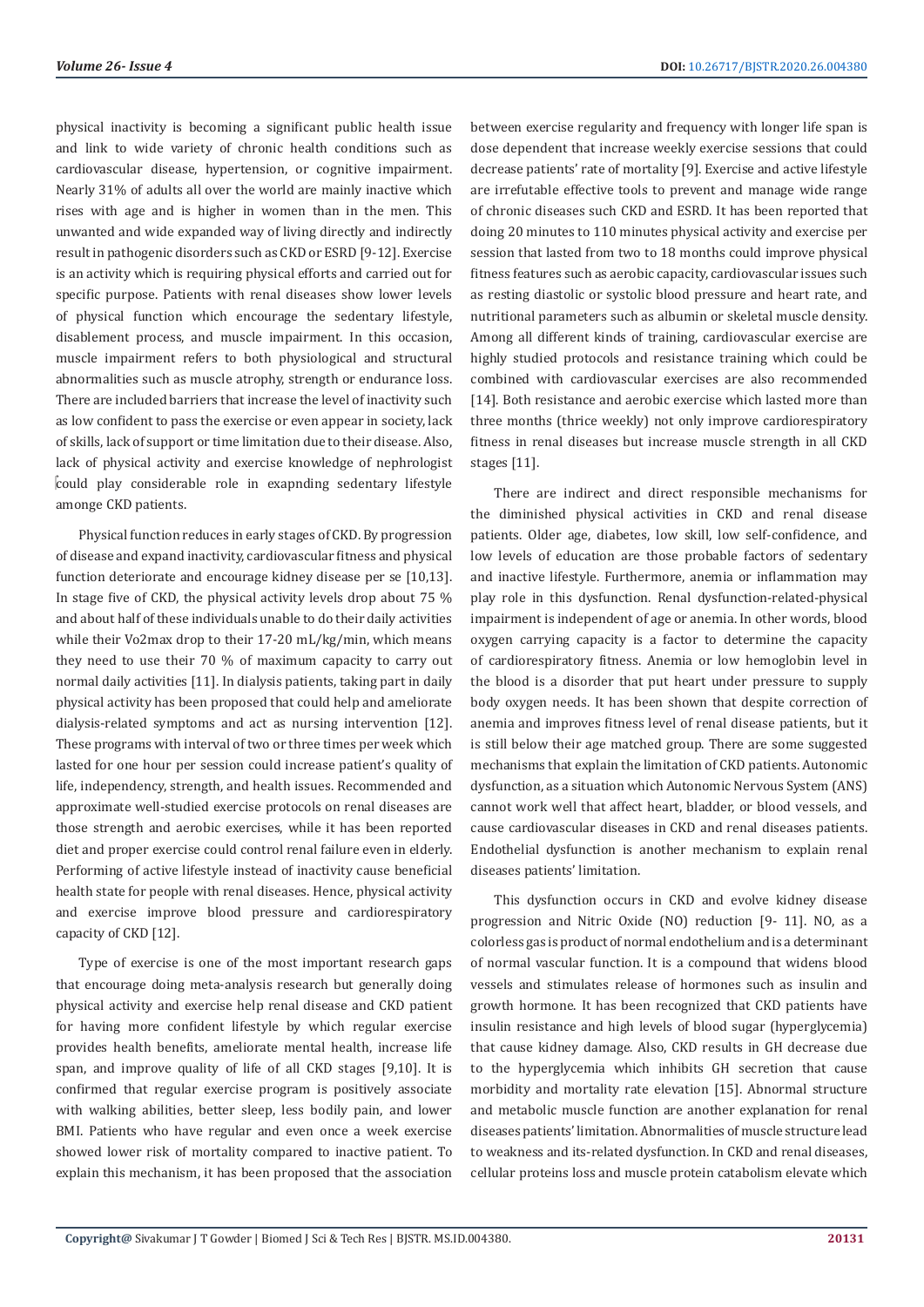result in muscle weakness. Activation of the Ubiquitin-Proteasome System (UPS), caspase-3, lysosomes, and myostatin are catabolic pathways for losing muscle protein in renal diseases. Surprisingly, although the muscle strength accelerates the following exercise, but it doesn't have any tangible effects on daily physical function. It has been shown that physical inactive people have 5 years shorter life span compare to their same age active people which sedentary lifestyle and physical inactivity is a risk factor for all-chroniccause mortality [9]. In CKD and ESRD, the body skeletal muscles are wasted due to so many reasons. Kidney function disorders leads to uremia and its-related inflammation, hyper-catabolism, oxidative stress, and insulin resistance, which all cause skeletal muscle performance impairment and function loss. Mitochondria, as an organelle in cells are responsible for respiration and energy production. Mitochondria impairment is one of pathological events in CKD and renal diseases.

Emerging oxidative stress, insulin resistance, and lipid metabolism impairment are considered as mitochondria dysfunction indicators. Oxidative stress, as an imbalance between free radicals and antioxidants in body, activates proteolytic pathway which breakdown protein into small polypeptides and cause muscle atrophy. Mitochondria impairment cause its coupling deficiency which consume more oxygen to maintain ATPflux through electron transport chain and consequently increases uncoupling oxidative phosphorylation, plasma isofuran levels (which is eicosanoids formed non-enzymatically by free radical mediated peroxidation of arachidonic acid.), and result in oxidative stress in renal diseases [13,16]. In order to know the muscle wasting mechanism, we need to know the role of protein in the body. Proteins are frequently turnover and replace in the cytosol, nucleus, and its related organelles which its rate directly depend on tissues type. Intracellular proteins turnover daily which means, body needs to receive enough protein per day (e.g. protein turnover in a healthy 70 kg individual is about 280 g per day) [16]. Proteolysis, which breakdown protein into smaller parts, should be firmly regulated which even small acceleration, contribute to net negative protein balance and negatively alter the cell function and cause muscle loss. Uremic toxin, inflammation, metabolic acidosis and anemia are possible factors that result in muscle wasting [9,16]. Metabolic acidosis accelerates protein catabolism, create negative nitrogen balance and consequently cause muscle mass loss in CKD and renal diseases [17].

 There are some existing factors that have role in net negative protein balance and muscle wasting in CKD such as decrease in nutrient intake, insulin resistance, chronic inflammation, hormonal abnormalities, hospitalization, and depression [9]. Muscle loss also, occurs in three dimensions; new muscle fibergrowth impairment, protein synthesis-suppression, and protein degradation-acceleration. Muscle fibers and its satellite cells are covered by lamina. In response to changes in growth factor levels

(such Insulin-Like Growth Factor 1 known as IGF-1), satellite cells express the myogenic regulatory factors (e.g. myogenin) and started to proliferate and differentiate and finally repair or enlarge myofibrils. In CKD patients, due to decrease in myogenic regulatory factors and IGF-1 impairment, the satellite cells function impaired [16]. IGF-1 regulates muscle protein synthesis. In CKD muscles, protein turnover is affected, and the IGF-1 function is impaired due to the satellite cells dysfunction. In CKD, protein synthesis markers (serine/threonine-protein kinase mTOR and ribosomal protein S6 kinase which is known as p70S6K) decrease and lead to metabolic acidosis and muscle protein loss because of stimulation of muscle protein breakdown (such as leucin) and suppression of muscle protein synthesis.

As a result of CKD-induced protein, catabolism is one of those muscle wasting mechanisms that consequent physical limitations in these patients [16]. There are also mobility assessments that have been published elsewhere and mention its details are far from current review [13]. Glomerular Filtration Rate (GFR) is decreased in renal disease and is also highly associated with muscle impairment [13]. Regular exercises have lots of benefits and aerobic exercises affecting GFR in CKD patients. In early stages of CKD, endothelial function impairs that efferent renal arteriole constrict and per se deteriorate GFR and cause renal vascular diseases.

 In response to exercise, blood volume expands which results in renal blood flow elevation and shear stress in kidney. It has been reported that exercise has beneficial in slowing down the CKD progression and could be considered as preventive strategy [18]. Extracellular vesicles that released from lipid layer of cellular membranes, have short half-life (from minutes up to 5 hours) and could transfer receptors and genetic materials and shuttle information to cell. These vesicles have been detected in body fluids such as blood, urine and cerebral spinal fluid. Physiological function of extracellular vesicles included immune modulation, angiogenesis promotion and tissue regeneration. In response to diseases (e.g. inflammation), cellular activation, or cell stress (e.g. exposure to cytokines), the concentration of extracellular vesicles increase and their physiological function (e.g. immune modulation, vessel integrity) changes to pathological and could act as a marker for different types of disorders. Urinary extracellular vesicles and endothelial cell injury are considered as biomarkers of various renal diseases. Extracellular vesicles and exosomes-related disorders and their detailed mechanisms could be finding elsewhere for further study [8]. Muscle mass loss in renal diseases and CKD are considered as main mortality reasons.

Malnutrition is one of those factors that increase muscle wasting. Assessment of muscle mass and its function could be used to determine protein-energy nutritional status [11]. It has been reported that hypoalbuminaemia patients have spontaneously restricted protein consumption but malnutrition per se could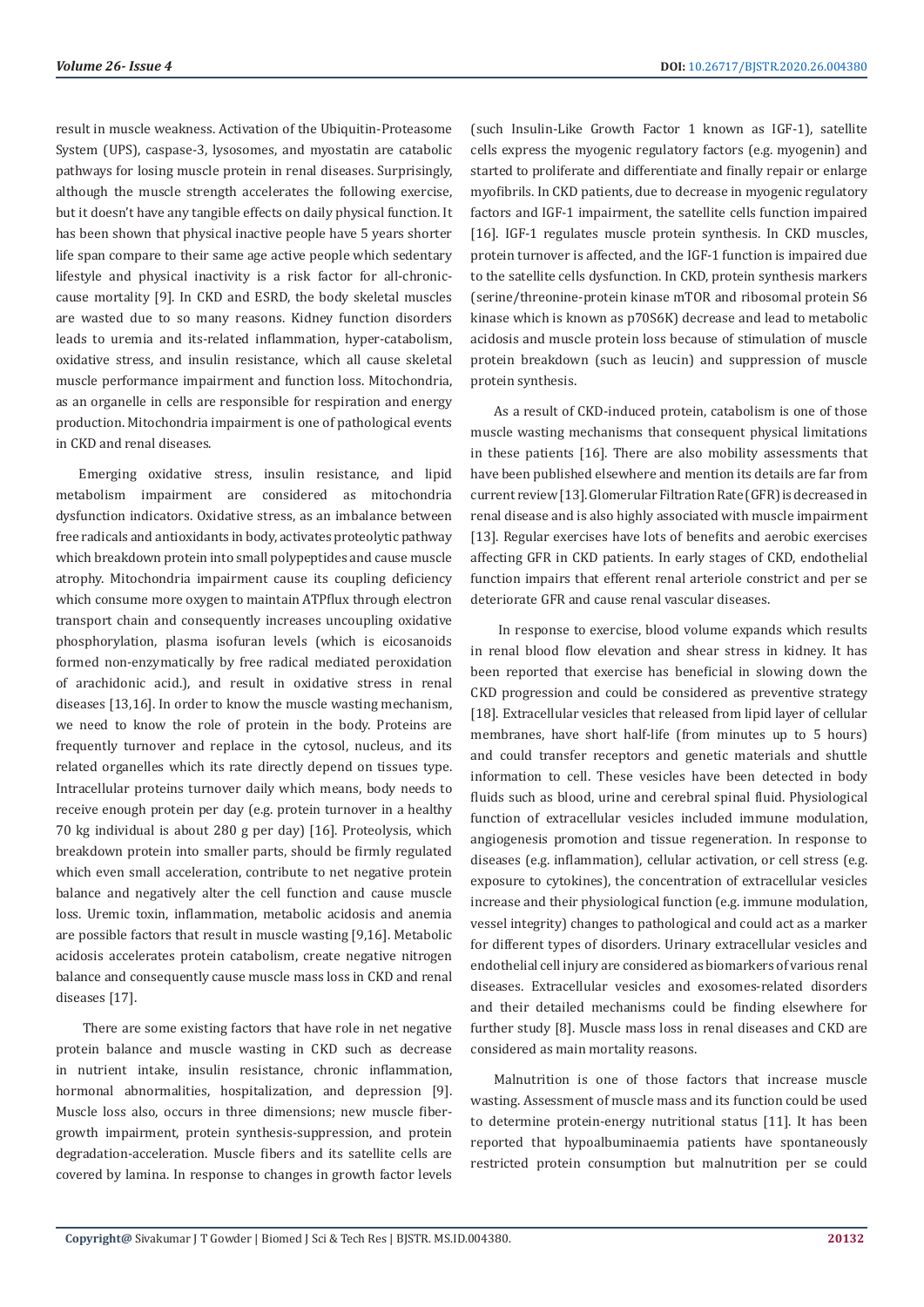not increase the rate of mortality and reliable diet could help these patients and approximately compensate protein loss [16]. Hemodialysis leads to protein synthesis degradation which temporarily lasted 2 hours following dialysis. Both uremia and hemodialysis activate cellular protein catabolism [16]. Doing resistance training and its combination with aerobic exercise could elicit muscle hypertrophy in muscle wasting of CKD patients. High intensity resistance training could act against catabolic effect. It has been shown that high intensity resistance training with 80% of one maximum repetition, thrice a week lasted for 12 weeks could significantly increase cross-sectional-area of muscle [11]. Exerciseinduced inhibiting myostatin pathway in CKD and renal diseases and exercise-induced follistatin upregulation could mitigate inflammation-associated muscle protein degradation, improve insulin/IGF-1 sensitivity, and decrease muscle protein breakdown which consequently promote muscle strength and mass [17]. It has been reported that, low intensity regular walking (5 times per week) could ameliorate exercise tolerance, control weight, and control blood pressure. Also, doing exercise in renal diseases and hemodialysis patient help them to better tolerate dialysis-related symptoms such as cramping or restless legs [11].

#### **Role of Nutrition in Treatment of Renal Diseases**

Nutrition, a process of providing necessary food for health and growth, is one of those highly intentioned topics in CKD and renal diseases. CKD and renal disease patients mostly do not intake optimal amount of nutrient that prone them to protein malnutrition or protein energy wasting [19]. Protein energy wasting is a metabolic imbalance which is recognized by loss of body protein in ESRD and CKD. Renal disease patients face with protein metabolism imbalance that is happened by multifactorial reasons such as resistance to anabolic hormone such as insulin and growth hormone, hypercatabolic state induced by uremia, and inflammation. Malnutrition results in metabolic acidosis and

hormonal dysregulation which encourage kidney disease [17-20]. It had been recommended that daily protein intake for healthy individual is equal to 0.8 g per kilogram of body weight. More than half of this amount of protein should be supplied by high biologic value foods that include essential amino acids such as fish, dairy products. High biologic value foods' protein generates acidic products that rely on kidney for their excretion. Kidney used bicarbonate to buffered acids and should regenerate/reabsorb it to continue buffering process to achieve a steady acid-base balance. Every day, renal tubules reabsorb about 4500 mEq of bicarbonate and regenerate additional 75 mEq bicarbonate to keep the required acid-base balance. In renal disease, acidic products accumulate and cause kidney dysfunction.

 In CKD the capacity of kidney in excretion of acid diminishes and by progression of CKD, the acidosis becomes worse. In this phase, each nephron undergoes compensatory hypertrophy and produces high amount of ammonia to excrete acid in the form of nontoxic salt such as ammonium. The ratio of ammonia and ammonium lead to accompaniment activation and cause tubule inflammation and fibrosis [17]. Usually, uremic toxins accumulation is associated with renal diseases. Malnutrition associated with oxidation and redox imbalance which are considered as early causes of CKD and renal diseases [19]. The prevalence of protein energy wasting in CKD stages - three to five is about 11-54 percent. It has been shown that uremia-induced alterations could cause energy expenditure elevation, inflammation, and acidosis. Moreover, the combination of nutritional intake, nutrient loss, poor physical activity, and dialysis affect the protein energy wasting that can be seen in Figure 1 [20]. Figure 1. Conceptual model of protein energy wasting, effective physiological factors, glomerular filtration rate in each stage, and interaction of pathological factors on protein energy wasting [20]. Negative protein balance in CKD and renal diseases is due to activation of multiple cytokine (e.g. TNF, interleukin-1 and interleukin-6) mechanism.



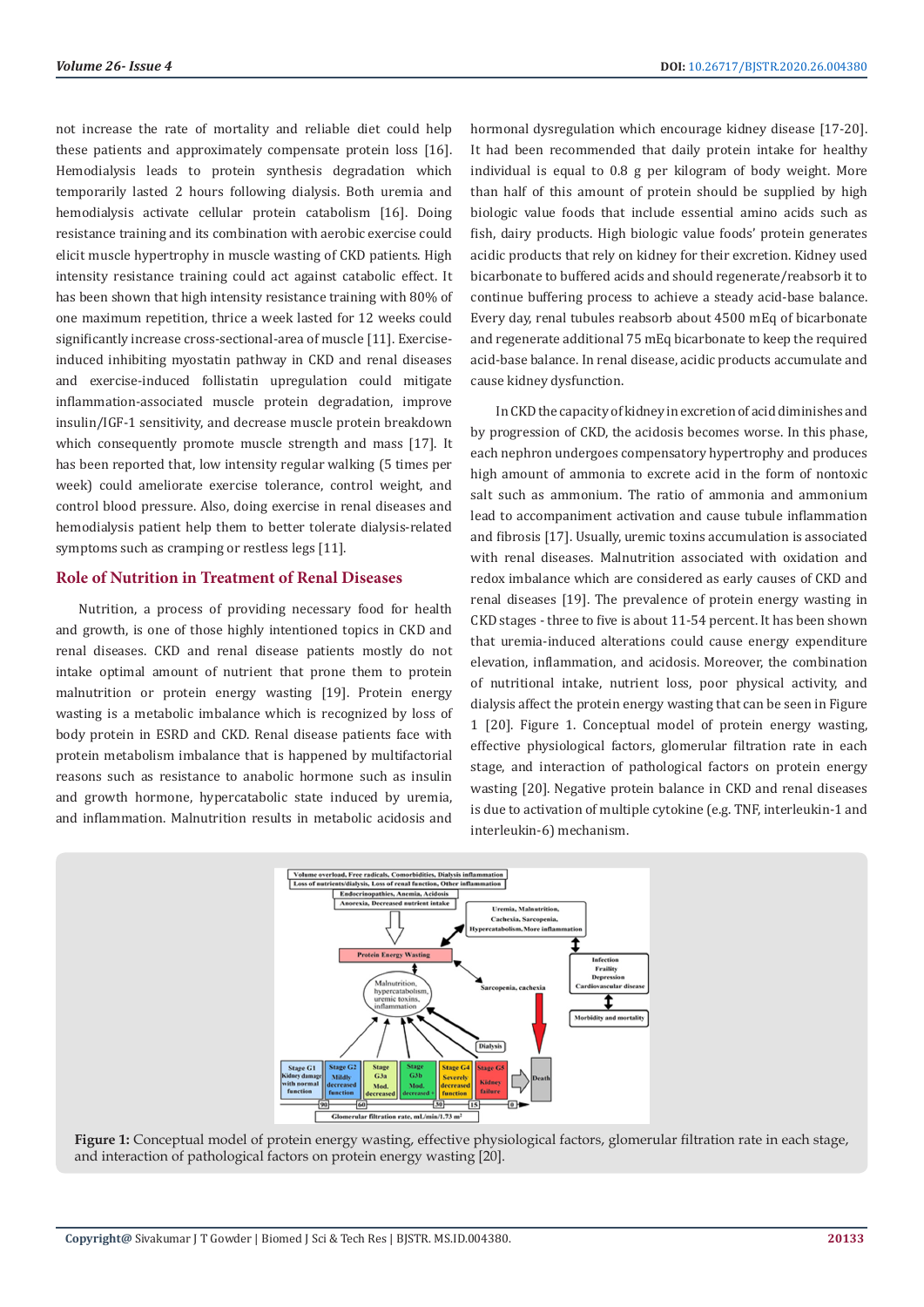TNF-related weak inducer of apoptosis which is known as TWEAK associated with regulation pathway of nuclear factor kappa light chain enhancer of activated B cells that is known as NFkappa B. This pathway inhibits myogenesis (formation of muscular tissue) and activates protein degradation cascade. TWEAK and interleukin-6 are highly expressed in renal diseases patients and are associated with muscle strength loss [17]. In order to diminish the GFR, renal capacity to synthesis ammonia and bicarbonate and excrete hydrogen ion could increase the metabolic acidosis. Clinical definition of metabolic acidosis is the serum bicarbonate concentration that should be less than 22 millimoles per liter. It has been shown that serum levels of bicarbonate acts as a CKD marker which its low level is associated with kidney diseases. This metabolic disorder is so common in stages four and five of CKD while the GFR is between 15-29 mL/min/1.73 m2. Correction of metabolic acidosis could reverse all its adverse effects (e.g. muscle protein catabolism, insulin resistance, impaired thyroid hormone) in CKD and renal diseases and slow the progression of kidney diseases [21-22]. Dietary composition is one of the proposed methods to correct acidosis and regain acid-base-balance, muscle mass and even bone metabolism. Usage of animal-derived proteins to supply body essential amino acids generate nonvolatile acidic products which cannot be eliminated by the lungs and could be counterbalanced by the metabolism of base-producing foods such as fruits or vegetables [17].

The alkaline forming plant foods help to neutralize the acidforming protein foods. Alkali therapy can be achieved by using alkaline-rich diet. Although renal diseases patients face with protein energy wasting and malnutrition which is a common metabolic imbalance among them but they cannot have daily protein more than 0.8 gram per kilogram body weight to prevent acidosis and control inflammation, and renal function [20,21]. Acid production from animal protein sources mainly, are a result of methionine and cysteine metabolism, in contrast to bases generate from organic anions such as citrate and malate, which are found in fruit and vegetables. Net acid excretion is 24-hour urinary analysis of ammonium and titratable acid minus bicarbonate which shows strong connection between net acid excretion and pH value. To examine the food intake, Potential Renal Acid Load (PRAL) is also calculated that indicates the positive value (acid-forming potential) or negative value (base-forming potential). Protein rich foods (cheese, meat, eggs, grain, and animal protein sources) have acid loads with PRAL (mEq/100 g) near 30 and fruit-vegetable foods have alkalizing load with PRAL (mEq/100 g) near minus 20.

PRAL is calculated by selected food items which are presented in Figure 2 (per 100g serving) as: PRAL  $(mEq/d) = 0.49 \times$ protein  $(g/d)$  + 0.037 × P or Phosphorus (mg/d) – 0.021 × K or potassium (mg/d) – 0.026 × Mg or magnesium (mg/d) – 0.013 × Ca or calcium (mg/d) (Figure 2, [21- 22]). Figure 2. Estimated acid-producing potential of selected foods [22]. Energy intake has direct connection with protein catabolism and nitrogen balance. As in negative energy balance, protein started to be catabolized and supply energy which leads to negative nitrogen balance. It has been reported that CKD patients have higher resting expenditure which means that they need to intake higher amount of energy to prevent protein catabolism and negative nitrogen balance and prevent acidosis. Fruit juice is proposed beverage that consisted of citrate. Citrate completely absorbs and metabolized to bicarbonate which consequently could increase pH of urine (omit acidosis). It has been suggested that due to high energy and the sugar available in fruit juice, individuals only have 0.5 to 1 L fruit juice per day to prevent subsequent probable side effects such as insulin resistance. Total main purpose of having alkalizing food sources is to increase bicarbonate and help kidney to buffer acidosis. Bicarbonate is a natural element of mineral water which could increase urinary pH as effective as medical-alkali citrate.

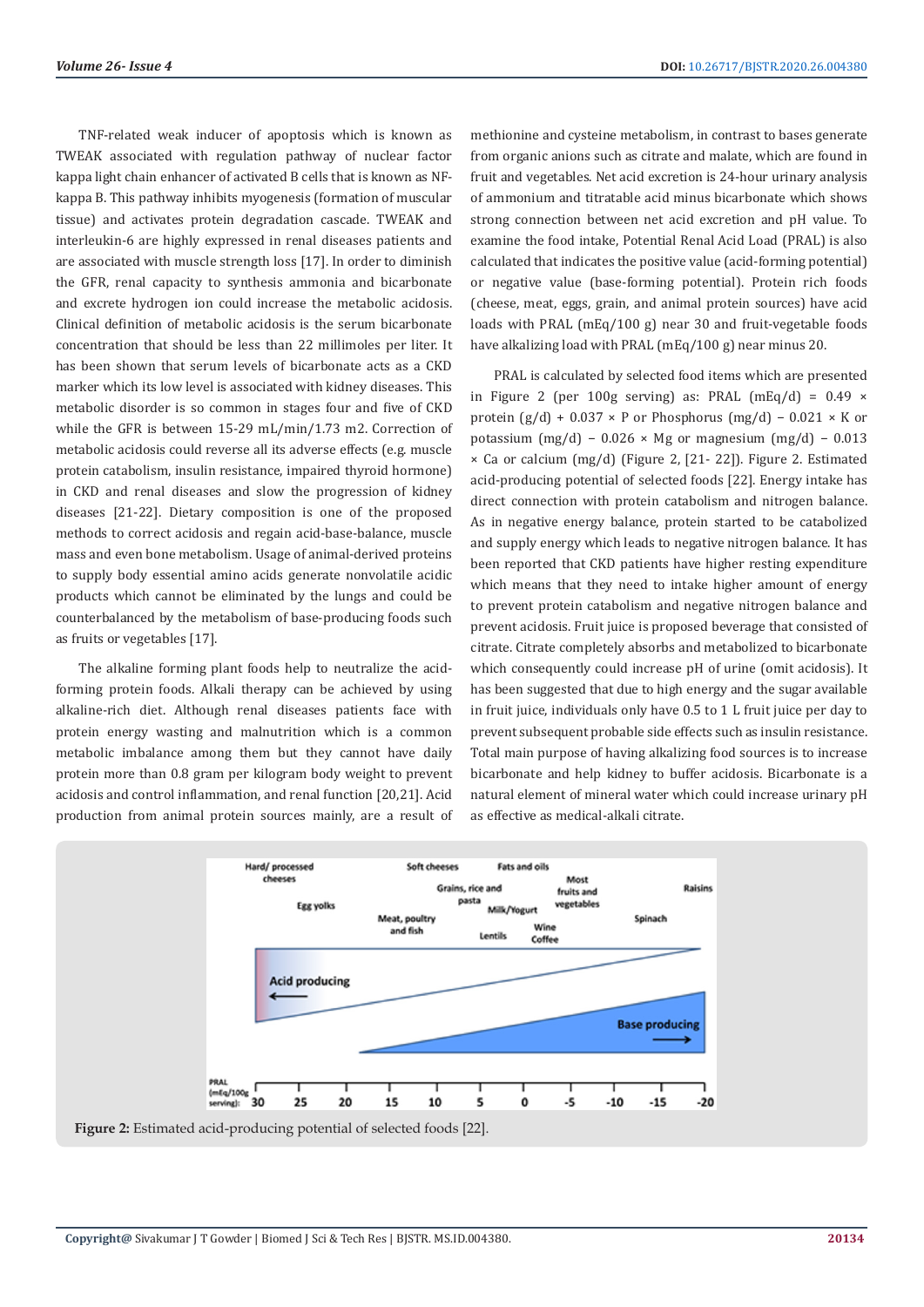Alkali therapy can be achieved by both oral supplementation (intake of sodium bicarbonate) and base-producing diet. In the first step, doing dietary modification is a preventive or treatment strategy, as it could control the protein proportion and its subsequent acidosis. In this case, fruits and vegetables need to supply in daily diet and reduce the daily protein intake up to 0.8 gram per body weight [17, 21].

#### **Conclusion**

Renal diseases have been found to be one of those highly prevalence disorders that could even cause morbidity and mortality. There are many articles about the different appropriate treatment methods. Among all strategies, doing exercise and control diet are more tangible. Doing exercise improve individual's tolerance to physical activity, help them to control their weight, and control blood pressure as well. Patients with renal diseases and who are under hemodialysis can do exercise which would help them to tolerate dialysis related symptoms/ problems [11]. Nutrition also has irrefutable effects on controlling the balance of acid-base status of kidney. Restriction of some nutrients such as protein has beneficial outcomes for kidney and consuming balance diet (acid-base balance diet), greater intake of fruits and lower intake of animal-related proteins could lower the dietary acid load [22]. In our previous studies, we have studied the effect of food chemicals (cinnamaldehyde, Bisphenol-A and alcohol) induced nephrotoxicity; and have concluded that nutrients / vitamins can protect the kidney from those toxic chemicals [23-26].

#### **References**

- 1. [Levin A, Bilous R, Coresh J \(2013\) Definition and classification of CKD.](https://www.ncbi.nlm.nih.gov/pmc/articles/PMC4089693/)  [Kidney Int Suppl 3: 19-62.](https://www.ncbi.nlm.nih.gov/pmc/articles/PMC4089693/)
- 2. [NIDDK \(2016\) Diseases NIoDaDaK. Kidney Disease Statistics for the](https://www.niddk.nih.gov/health-information/health-statistics/kidney-disease)  [United States.](https://www.niddk.nih.gov/health-information/health-statistics/kidney-disease)
- 3. [Chillon JM, Massy ZA, Stengel B \(2016\) Neurological complications in](https://www.ncbi.nlm.nih.gov/pubmed/26359201)  [chronic kidney disease patients. Nephrol Dial Transplant 31\(10\): 1606](https://www.ncbi.nlm.nih.gov/pubmed/26359201)  [-1614.](https://www.ncbi.nlm.nih.gov/pubmed/26359201)
- 4. [Baluarte JH \(2017\) Neurological Complications of Renal Disease.](https://www.ncbi.nlm.nih.gov/pubmed/28779862)  [Seminars in Pediatric Neurology 24\(1\): 25-32.](https://www.ncbi.nlm.nih.gov/pubmed/28779862)
- 5. [Tsuzuki T, Iwata H, Murase Y, Takahara T, Ohashi A \(2018\) Renal tumors](https://www.ncbi.nlm.nih.gov/pubmed/30066367)  [in end-stage renal disease: A comprehensive review. Int J Urol 25\(9\):](https://www.ncbi.nlm.nih.gov/pubmed/30066367)  [780-786.](https://www.ncbi.nlm.nih.gov/pubmed/30066367)
- 6. [Andrew S Levey LAS, Christopher H Schmid, Yaping Zhang, et al. \(2009\)](https://www.ncbi.nlm.nih.gov/pubmed/19414839)  [A New Equation to Estimate Glomerular Filtration Rate. Ann Intern Med](https://www.ncbi.nlm.nih.gov/pubmed/19414839)  [150\(9\): 604-612.](https://www.ncbi.nlm.nih.gov/pubmed/19414839)
- 7. [Saito T, Matsunaga A, Fukunaga M, Nagahama K, Hara S, et al. \(2020\)](https://www.kidney-international.org/article/S0085-2538(19)31145-7/fulltext)  [Apolipoprotein E-related glomerular disorders. Kidney international 97:](https://www.kidney-international.org/article/S0085-2538(19)31145-7/fulltext)  [279-288.](https://www.kidney-international.org/article/S0085-2538(19)31145-7/fulltext)
- 8. [Karpman D, Stahl AL, Arvidsson I \(2017\) Extracellular vesicles in renal](https://www.nature.com/articles/nrneph.2017.98)  [disease. Nature Reviews -Nephrology 13\(9\): 545-562.](https://www.nature.com/articles/nrneph.2017.98)
- 9. [Aucella F, Valente GL, Catizone L \(2014\) The role of physical activity in](https://www.ncbi.nlm.nih.gov/pubmed/25117619) [the CKD setting. Kidney Blood Press Res 39\(2-3\): 97-106.](https://www.ncbi.nlm.nih.gov/pubmed/25117619)
- 10. [Taryana AA, Krishnasamy R, Bohm C, Palmer SC, Wiebe N, et al. \(2019\)](https://bmjopen.bmj.com/content/9/12/e032322) [Physical activity for people with chronic kidney disease: an international](https://bmjopen.bmj.com/content/9/12/e032322) [survey of nephrologist practice patterns and research priorities. 9\(12\):](https://bmjopen.bmj.com/content/9/12/e032322) [e032322.](https://bmjopen.bmj.com/content/9/12/e032322)
- 11. [Kirkman DL, Edwards DG, Lennon-Edwards S \(2014\) Exercise as an](https://www.ncbi.nlm.nih.gov/pubmed/26069463) [Adjunct Therapy in Chronic Kidney Disease. Renal Nutr Forum 33\(4\):](https://www.ncbi.nlm.nih.gov/pubmed/26069463) [1-8.](https://www.ncbi.nlm.nih.gov/pubmed/26069463)
- 12. [Qiu Z, Zheng K, Zhang H, Feng J, Wang L, et al. \(2017\) Physical Exercise](https://www.ncbi.nlm.nih.gov/pmc/articles/PMC5337868/) [and Patients with Chronic Renal Failure: A Meta-Analysis. Biomed Res](https://www.ncbi.nlm.nih.gov/pmc/articles/PMC5337868/) [Int 2017: 7191826.](https://www.ncbi.nlm.nih.gov/pmc/articles/PMC5337868/)
- 13. [Roshanravan B, Gamboa J, Wilund K \(2017\) Exercise and CKD: Skeletal](https://www.ncbi.nlm.nih.gov/pubmed/28427790) [Muscle Dysfunction and Practical Application of Exercise to Prevent and](https://www.ncbi.nlm.nih.gov/pubmed/28427790) [Treat Physical Impairments in CKD. Am J Kidney Dis 69\(6\): 837-852.](https://www.ncbi.nlm.nih.gov/pubmed/28427790)
- 14. [Heiwe S, Jacobson SH \(2011\) Exercise training for adults with chronic](https://pubmed.ncbi.nlm.nih.gov/21975737-exercise-training-for-adults-with-chronic-kidney-disease/) [kidney disease. The Cochrane Database of Syst Rev \(10\): Cd003236.](https://pubmed.ncbi.nlm.nih.gov/21975737-exercise-training-for-adults-with-chronic-kidney-disease/)
- 15. [Gupta V, Lee M \(2012\) Growth hormone in chronic renal disease. Indian](https://www.ncbi.nlm.nih.gov/pmc/articles/PMC3313736/) [J Endocrinol Meta 16\(2\): 195-203.](https://www.ncbi.nlm.nih.gov/pmc/articles/PMC3313736/)
- 16. [Wang XH, Mitch WE \(2014\) Mechanisms of muscle wasting in chronic](https://pubmed.ncbi.nlm.nih.gov/24981816-mechanisms-of-muscle-wasting-in-chronic-kidney-disease/) [kidney disease. Nat Rev Nephrol 10\(9\): 504 -516.](https://pubmed.ncbi.nlm.nih.gov/24981816-mechanisms-of-muscle-wasting-in-chronic-kidney-disease/)
- 17. [Zha Y, Qian Q \(2017\) Protein Nutrition and Malnutrition in CKD and](https://pubmed.ncbi.nlm.nih.gov/28264439-protein-nutrition-and-malnutrition-in-ckd-and-esrd/) [ESRD. Nutrients 9\(3\): pii E 208.](https://pubmed.ncbi.nlm.nih.gov/28264439-protein-nutrition-and-malnutrition-in-ckd-and-esrd/)
- 18. [Wyngaert KV, Van Craenenbroeck AH, Van Biesen W, Dhondt A, Tanghe](https://pubmed.ncbi.nlm.nih.gov/30204785-the-effects-of-aerobic-exercise-on-egfr-blood-pressure-and-vo2peak-in-patients-with-chronic-kidney-disease-stages-3-4-a-systematic-review-and-meta-analysis/) [A, et al. \(2018\) The effects of aerobic exercise on eGFR, blood pressure](https://pubmed.ncbi.nlm.nih.gov/30204785-the-effects-of-aerobic-exercise-on-egfr-blood-pressure-and-vo2peak-in-patients-with-chronic-kidney-disease-stages-3-4-a-systematic-review-and-meta-analysis/) [and VO2peak in patients with chronic kidney disease stages 3-4: A](https://pubmed.ncbi.nlm.nih.gov/30204785-the-effects-of-aerobic-exercise-on-egfr-blood-pressure-and-vo2peak-in-patients-with-chronic-kidney-disease-stages-3-4-a-systematic-review-and-meta-analysis/) [systematic review and meta-analysis. MetaAnalysis 13\(9\): e0203662.](https://pubmed.ncbi.nlm.nih.gov/30204785-the-effects-of-aerobic-exercise-on-egfr-blood-pressure-and-vo2peak-in-patients-with-chronic-kidney-disease-stages-3-4-a-systematic-review-and-meta-analysis/)
- 19. [Silva RE, Simoes ESAC, Miranda AS, Justino PBI, Brigagao M, et al. \(2019\)](https://www.hindawi.com/journals/omcl/2019/7463412/) [Potential Role of Nutrient Intake and Malnutrition as Predictors of](https://www.hindawi.com/journals/omcl/2019/7463412/) [Uremic Oxidative Toxicity in Patients with End-Stage Renal Disease.](https://www.hindawi.com/journals/omcl/2019/7463412/) [Oxidative Medicine and Cellular Longevity 2019: 7463412.](https://www.hindawi.com/journals/omcl/2019/7463412/)
- 20. [Hanna RM, Ghobry L, Wassef O, Rhee CM, Kalantar-Zadeh K \(2020\) A](https://pubmed.ncbi.nlm.nih.gov/31851983-a-practical-approach-to-nutrition-protein-energy-wasting-sarcopenia-and-cachexia-in-patients-with-chronic-kidney-disease/) [Practical Approach to Nutrition, Protein-Energy Wasting, Sarcopenia,](https://pubmed.ncbi.nlm.nih.gov/31851983-a-practical-approach-to-nutrition-protein-energy-wasting-sarcopenia-and-cachexia-in-patients-with-chronic-kidney-disease/) [and Cachexia in Patients with Chronic Kidney Disease. Blood Purif 49\(1-](https://pubmed.ncbi.nlm.nih.gov/31851983-a-practical-approach-to-nutrition-protein-energy-wasting-sarcopenia-and-cachexia-in-patients-with-chronic-kidney-disease/) [2\): 202-211.](https://pubmed.ncbi.nlm.nih.gov/31851983-a-practical-approach-to-nutrition-protein-energy-wasting-sarcopenia-and-cachexia-in-patients-with-chronic-kidney-disease/)
- 21. [Siener R \(2018\) Dietary treatment of metabolic acidosis in chronic](https://pubmed.ncbi.nlm.nih.gov/29677110-dietary-treatment-of-metabolic-acidosis-in-chronic-kidney-disease/) [kidney disease. Nutrients 10\(4\): piiE512.](https://pubmed.ncbi.nlm.nih.gov/29677110-dietary-treatment-of-metabolic-acidosis-in-chronic-kidney-disease/)
- 22. [Scialla JJ, Anderson CA \(2013\) Dietary acid load: a novel nutritional](https://pubmed.ncbi.nlm.nih.gov/23439373-dietary-acid-load-a-novel-nutritional-target-in-chronic-kidney-disease/) [target in chronic kidney disease? Adv Chronic kidney Dis 20\(2\): 141-](https://pubmed.ncbi.nlm.nih.gov/23439373-dietary-acid-load-a-novel-nutritional-target-in-chronic-kidney-disease/) [149.](https://pubmed.ncbi.nlm.nih.gov/23439373-dietary-acid-load-a-novel-nutritional-target-in-chronic-kidney-disease/)
- 23. [Sivakumar JTG, Deveraj H \(2006\) Effect of food flavour cinnamaldehyde](https://pubmed.ncbi.nlm.nih.gov/17076691-effect-of-the-food-flavour-cinnamaldehyde-on-the-antioxidant-status-of-rat-kidney/) [on the antioxidant status of rat kidney. Basic Clin Pharmacol Toxicol 99:](https://pubmed.ncbi.nlm.nih.gov/17076691-effect-of-the-food-flavour-cinnamaldehyde-on-the-antioxidant-status-of-rat-kidney/) [379-382.](https://pubmed.ncbi.nlm.nih.gov/17076691-effect-of-the-food-flavour-cinnamaldehyde-on-the-antioxidant-status-of-rat-kidney/)
- 24. [Sivakumar JTG, Deveraj H \(2008\) Food flavor cinnamaldehyde induced](https://pubmed.ncbi.nlm.nih.gov/21783890-food-flavor-cinnamaldehyde-induced-biochemical-and-histological-changes-in-the-kidney-of-male-albino-wistar-rat/) [biochemical and histological changes in the kidney of male albino wistar](https://pubmed.ncbi.nlm.nih.gov/21783890-food-flavor-cinnamaldehyde-induced-biochemical-and-histological-changes-in-the-kidney-of-male-albino-wistar-rat/) [rat. Environ Toxicol Pharmacol 26: 68-74.](https://pubmed.ncbi.nlm.nih.gov/21783890-food-flavor-cinnamaldehyde-induced-biochemical-and-histological-changes-in-the-kidney-of-male-albino-wistar-rat/)
- 25. [Sivakumar JTG, Kenneth EM \(2009\) Methods to evaluate the effect of](https://www.hindawi.com/journals/aps/2009/291349/) [ethanol on the folate analogue, fluorescein methotrexate uptake in](https://www.hindawi.com/journals/aps/2009/291349/) [human proximal tubular cells. Adv Pharmacol Sci 2009: 6 pages.](https://www.hindawi.com/journals/aps/2009/291349/)
- 26. [Sivakumar JTG \(2013\) An updated review of toxicity of bisphenol A](https://pubmed.ncbi.nlm.nih.gov/24720537-nephrotoxicity-of-bisphenol-a-bpa-an-updated-review/) [\(BPA\) with special reference to the kidney. Curr Mol Pharmacol 6\(3\):](https://pubmed.ncbi.nlm.nih.gov/24720537-nephrotoxicity-of-bisphenol-a-bpa-an-updated-review/) [163-172.](https://pubmed.ncbi.nlm.nih.gov/24720537-nephrotoxicity-of-bisphenol-a-bpa-an-updated-review/)